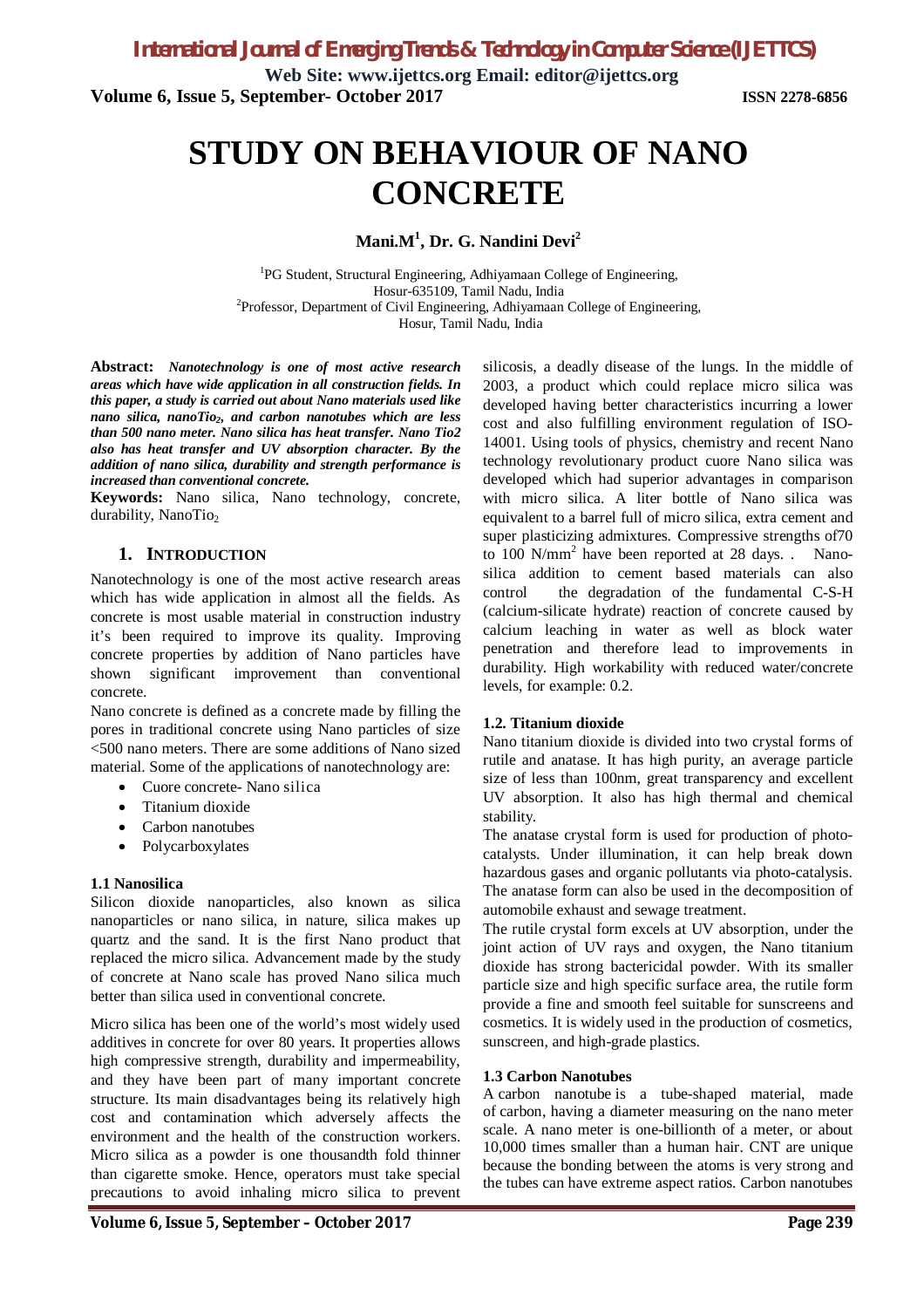**Web Site: [www.ijettcs.org](http://www.ijettcs.org) Email: [editor@ijettcs.org](mailto:editor@ijettcs.org)**

### **Volume 6, Issue 5, September- October 2017 ISSN 2278-6856**

are molecular-scale tubes of graphitic carbon with outstanding properties. They can be several millimeters in length and can have one "layer" or wall (single walled nanotube) or more than one wall (multi walled nanotube). Carbon nanotubes can be visualized as a modified form of graphite. Graphite is formed from many layers of carbon atoms that are bonded in a hexagonal pattern in fiat sheets, with weak bonds between the sheets and strong bonds within them. A CNT can be thought of as a sheet or sheets of graphite that have been rolled up into a tube structure. CNT can be single walled nanotubes (SWNT), as if a single sheet had been rolled up, or multiwall (MWNT), similar in appearance to a number of sheets rolled together.

### **1.4. Poly-carboxylates**

Super plasticizer is also known as high rang water reducers, are chemical admixtures used where well dispersed particles suspension is required. The new generation of this kind of admixtures is represented by poly-carboxylate ether based super plasticizers (PCEs). With a relatively low dosage (0.15-0.30% by cement weight) they allow a water reduction up to 40%, due to their chemical structure which enables good particle dispersion.

## **2. Review of Literature**

**Pranay Lanjewar et al (2017)** Nanotechnology is one of the most active research, Nano-Silica is used as a partial replacement for cement in the range of 1%, 1.5%, 2%, 3.5% and 4% for  $M<sub>25</sub>$  mix. This study summarizes the influence of nano-silica on strength and durability of  $M<sub>25</sub>$ grades of concrete with the used of nano-silica as a replacement of cement. The replacement of cement with nano-silica more than 3.5% results in the reduction of compressive strength of nano-concrete. From the experimental results, it can also be concluded that the permeability of concrete decreases with increase in the percentage of nano-silica up to 3.5 %.

**Vasanthi et al (2017)** have shown that concrete containing nano particles has demonstrated increased strength, durability and reduction of pores in the concrete due to the pore filling properties of the nano materials. The nano materials are useful to improve the life of the building. The use of large quantity of cement produces increasing CO2 emissions. Nano Silica produces high compressive strength concrete. It also provides high workability with reduced water cement ratio.

**Sakthivel et al (2017)** The influence of Nano-Silica on various properties of concrete is obtained by replacing the cement with various percentages of Nano-Silica and natural hybrid fibres. Nano-Silica is used as a partial replacement for cement in the range of 2%, 2.5%, 3%, 3.5%, 4% and hybrid fibre (coir fiber & human hair) of percentage 0.5%, 1%, 1.5%, 2% and 2.5% for M25 mix. Specimens are casted using Nano-Silica concrete. Laboratory tests were conducted to determine the strength

**Volume 6, Issue 5, September – October 2017 Page 240**

of Nano-Silica concrete at the age of 28 days. The replacement of cement with Nano-Silica results in higher strength and reduction in the permeability than the controlled concrete. The replacement of cement with Nano-Silica more than 3% results in the reduction of various properties of Nano-Silica concrete.

**Namdev BapuRajguru et al (2017)** This paper shows the partial replacement of cement with the Nano silica with different dosses like 1%, 1.5%, and 2% by weight and increase the strength property of concrete and also shows that the comparative study between the concrete without addition of Nano silica and with addition of Nano silica. The result of this paper gives the increase in compressive strength of concrete by the application of Nano silica Average percentage increase in strength of concrete after 3 days, 7 days, and 28s days is 10.3%, 15%, and 19.43% with respect to dosses.

**Rahini et al (2017)** This study concern with the use of titanium dioxide( $TiO<sub>2</sub>$ ) to increase the strength of concrete. An experimental investigation has been carried out by replacing the cement with titanium dioxide( $TiO<sub>2</sub>$ ) of 0.5%, 1%, 1.5% by water ratio. This test conducted on it shows a considerable increase in early age compressive strength and also improves the overall compressive strength of concrete. The strength increase was observed with the increase in the percentage of nano silica.

**Namdev Rajguru et al (2017)** This paper shows that the partial replacement of cement by Nano silica powder (1%, 1.5%, 2%) by the weight of cement. After that replacement to do the comparative study of compressive strength of concrete with addition of Nano silica and without addition of Nano silica. Nano silica is suitable to reduce the environmental pollution by reduction of  $CO<sub>2</sub>$  emission in atmosphere. This paper also shows that improvement in permeability of concrete.

**Ramachandran et al (2017)** In this paper the behaviour of RC slab structures by using Natural hybrid Fibre (coir and hair) and Nano silica reinforced Concrete (NHFRC) was determined. The various percentages of fibres ranging from 0.5% to 2.5% by weight of cement were used in the investigations and the various percentages of Nano silica ranging from 0.2% to 4.5% by weight of cement were used in the investigations. The test results shown that use of NHFRC with Nano silica improves loading performance of slab under static loading. It was found that slab with 1.5% NHFRC with 3% Nano silica slab specimen shows an increase of 73.33% in ultimate load and 56.97% in deflection when compared to that of control slab.

**Balasundaram et al (2016)** The influence of Nano-Silica on various properties of concrete is obtained by replacing the cement with various percentages of Nano-Silica. Nano-Silica is used as a partial replacement for cement in the range of 2.5%, 3%, and 3.5% for M25 mix. Specimens are casted using Nano-Silica concrete. Laboratory tests were conducted to determine the compressive strength, split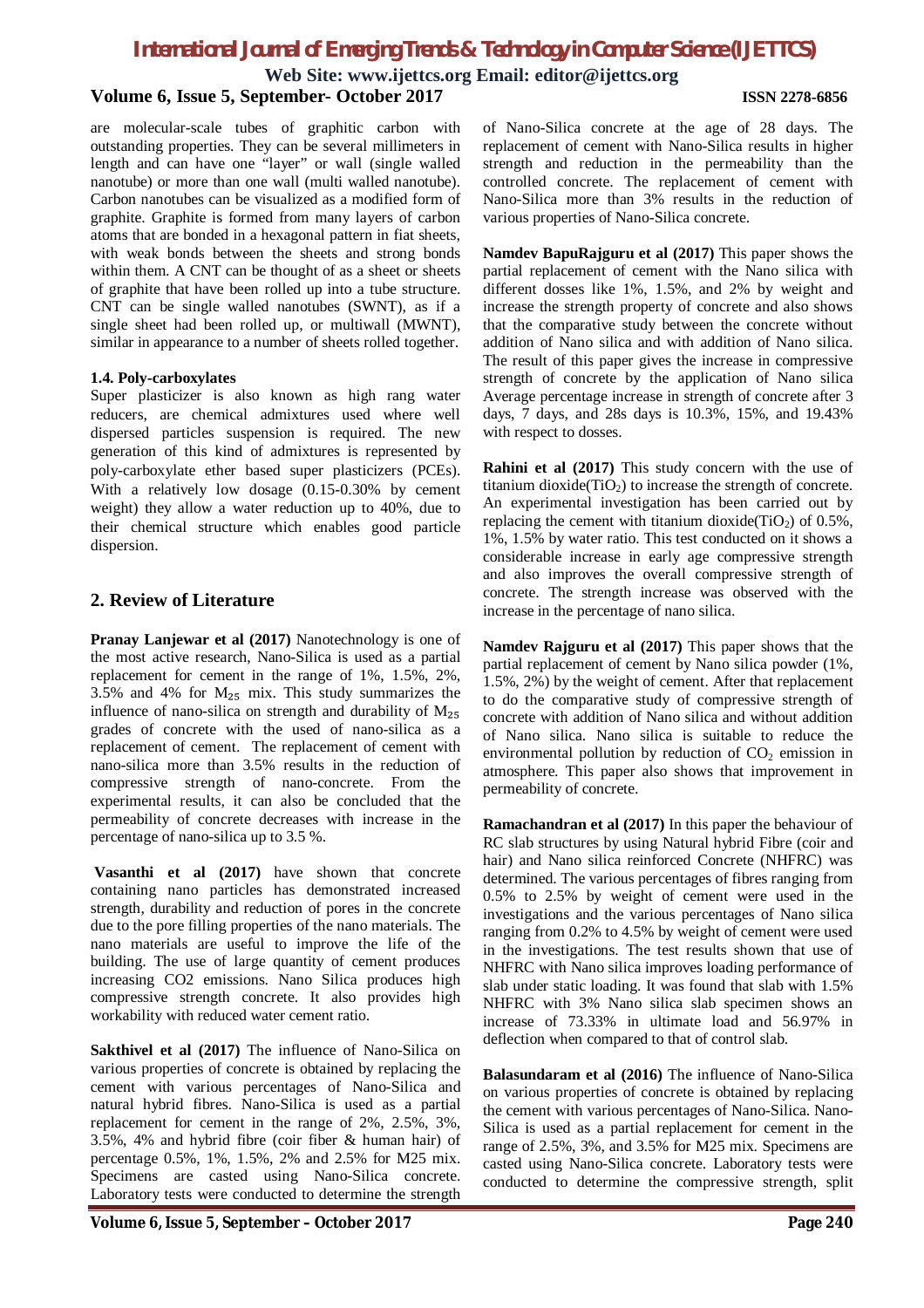**Web Site: [www.ijettcs.org](http://www.ijettcs.org) Email: [editor@ijettcs.org](mailto:editor@ijettcs.org)**

# **Volume 6, Issue 5, September- October 2017 ISSN 2278-6856**

tensile and flexural strength of Nano-Silica concrete at the age of 7 and 28 days. Results indicate that the concrete, by using Nano-Silica powder, was able to increase its compressive strength. That the compressive strength of concrete initially increased up to 3% of Nano-Silica and with further increase in the Nano-Silica content the compressive strength of concrete decreases.

**Rajkumar et al (2016)** In this paper an attempt has been made to improve the strength characteristics of concrete with the addition of Nano-silica which not only acts as a filter to improve the microstructure but also as an activator to promote pozzolanic reaction there by resulting in the enhancement of the mechanical properties of the concrete mix. The replacement of nano silica range 1.5%of cement. The results obtained from water absorption test suggest that nS concrete is more durable than conventional concrete. The percentage increase in strength of nano silica concrete after 28 days was found out to be 35 MPa for compression and 45 MPa for tensile strength for M20 mix

**Umesh Pendharkar et al (2016)** In this reviews of recent developments and present state of the application of nano alumina, nano titanium dioxide, nano zinc oxide and nanosilica for sustainable development of concrete industry The cement was replaced by Nano-materials at various percentages (2%, 4%, 6%, 8%, 10%, 12%, 14%, 16%, 18% and 20%) for M20, M30, M40 and M50 grades. The replacement of Nano particles more than 3.5% the result reduced.

**Arun Nishchal Guleria et al (2016)** studied the effect of MS and NS in the concrete properties with their different percentages in the different grades of concrete. The strength of concrete with the varying percentage ratio of nano silica at 0, 1, 1.5, 2 & 2.5 percent (%) with the partial replacement of cement. The max, Increase in compressive strength with nano silica was at 10% both on  $7<sup>th</sup>$  and  $28<sup>th</sup>$ days. On  $7<sup>th</sup>$  day at 10% the strength was 38.7 MPa and  $28<sup>th</sup>$  day it was 58.5 MPa.

**Mohamed et al (2016)** The presented research aims to study the bond performance of concrete containing relatively high volume nano silica (up to 4.5%) exposed to corrosive conditions. Adding 4.5% nano silica in concrete increased the residual bond strength to reach 79% instead of 27% only as compared to control mix (0%) before the subjection of the corrosive environment. From the conducted study we can conclude that the Nano silica proved to be a significant pore blocker material.

**Renu Tiwaret al (2016)** The research mainly focusing on the use of nanomaterials in concrete. Further researchers are continuing to improve the durability and sustainability of concrete and have realized significant increment in mechanical properties of concrete by incorporating nanosilica. The review paper summarizes the effect of nanosilica addition compressive strength on concrete 2% NS reduces initial and final setting time and compressive strength increases by 22% and 18% at 3 days and 7 days

**Mohammad Reza et al (2016)** In this study, the effect of combined nanosilica (nS) and microsilica (mS) on sulfate resistance of Portland cement (PC) mortars was evaluated against all cement control mortars and mixtures with equivalent contents of only one form of silica. Silica contained mortars had 6% cement replacement of either nS, mS, or 3% of each. The mortars in this study were subjected to a 1.5-year period of full submersion sulfate attack in a 5% sodium sulfate  $(Na2SO<sub>4</sub>)$  solution. The results most of the beneficial contribution from the cement replacement with the combination mixtures could be attributed to the mS proportion given that the combination mixtures' expansion performance was comparable to that of the 3% mS only mortars

**Mainak Ghosal et al (2015)** This paper deals with the fact that nanomaterials (like nano-SiO<sub>2</sub> & nano-TiO<sub>2</sub>) when added in optimized proportions to a standard M-40 Grade concrete improves its both fresh and hardened properties (both short term & long term). The results simply corroborated the fact that for nano concrete the workability increased by more than 90% with respect to controlled M-40 Grade concrete. The compressive strength of nano concrete with nano-SiO<sub>2</sub> gave a strength gain of more than 24% at 28 days and more than 18% at 90 days while that of  $\&$  nano-TiO<sub>2</sub> gave a strength gain of more than 9% at 28 days and more than 6% at 90 days all under ordinary curing conditions. However, under exposure to  $MgSO<sub>4</sub>$  $\&$ MgCl<sub>2</sub> the standard concrete specimens gave a greater crushing strength when compared with both the nano concretes.

**Malek Mohammad Ranjbar et al (2015)** investigated the hardened properties of HPC incorporating nanoTiO<sub>2</sub> (NT) and Fly Ash (FA). TiO<sub>2</sub> nanoparticles at the rates of 1, 2 and 3% and low-calcium fly ash at the rate of 30% of the binder by weight were considered. The durability performance was assessed by means of water absorption by capillarity, ultrasonic pulse velocity, chloride diffusion and resistance to sulphuric acid attack. the results showed significant improvement in the properties of the samples incorporating the replacement of cement with a combination of  $1\%$  TiO<sub>2</sub> nanoparticles and 30% FA.

**Haininet al (2014)** reviewed the use and performance of nano silica in porous concrete pavement and previous laboratory study on porous concrete pavement. To improve the strength of the porous concrete, various additives have been studied as a part of porous concrete mix and yet, the optimum condition to produce good porous concrete has still not been established. using the standard Proctor hammer (2.5 kg) and pneumatic press (70 kPa compaction effort).

**Arkadeep Mitra et al (2014)** studied ground and unground micro-silica with concrete in 5, 10 and 15% as a partial substitute to cement and result were compared with conventional concrete. Concrete specimens were cast in the laboratory and tested for compressive and tensile strength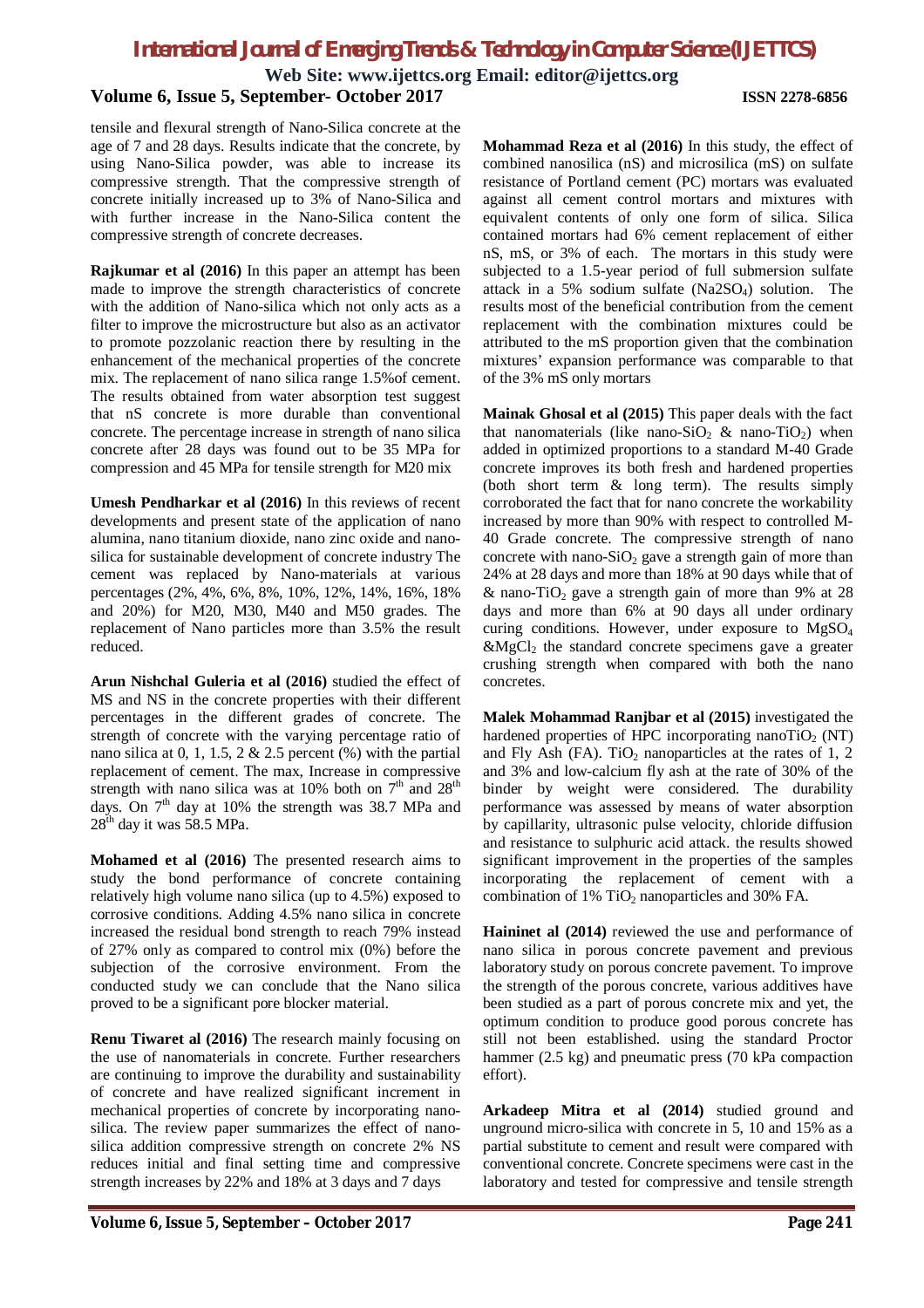**Web Site: [www.ijettcs.org](http://www.ijettcs.org) Email: [editor@ijettcs.org](mailto:editor@ijettcs.org)**

# **Volume 6, Issue 5, September- October 2017 ISSN 2278-6856**

at different age of concrete. The morphology of the ground and unground micro-silica for different time duration were studied using scanning electron microscope, more irregular shapes were observed after 6 hrs of grinding. Result was observed that the specimens cast with micro silica with 6hrs grinding and 5% of replacement of cement showed improvement in strength of 30%. Resistance to permeability was also higher in concrete specimens.

**Esmaeili et al (2013)** studied the effects of adding nanosilica particles on the compressive strength and water permeability of concrete and its comparison with that of micro silica. The effect of combination of nano silica and micro silica were also studied in this work, which resulted in an increase in compressive strength of concrete in comparison with other concrete specimens tested in this study. The XRD analysis showed that the  $Ca(OH)_{2}$ amount of such samples is considerably less than that of the control sample.

**Iyer et al** concluded that nano-scale silica or nano silica is a material at level of individual atoms and molecules in the range of 0.1 to 100 nano meter (10-6 mm). Adding nanoscale silica fume into concrete mixes improves durability of concrete structures. Understand in that takes place in the cement particle at a nano-scale level can lead to improved industry standard for mixing and curing concrete. Material of nanotechnology product enables self-consolidating concrete (SCC) achieve consolidation without the need for vibration and to saving up 50% labour costs. The construction sector can benefit from this new construction material with ultra-high strength, ductility, and high durability, such as concrete. The research showed that2.5% - 10% percentage weight nano silica to cement's as partial cement substitution increases the mechanics and physics properties of concrete.

**Georgene Geary et al** studied the effect of multi-wall carbon nanotube (CNT) on strength characteristics and durability of concrete. Sonication process is carried out by adding MWCNT with surfactants (super plasticizers – poly-carboxylate 8H), 0.25% by weight of cement and also with water. 36 Specimens with MWCNTs of 0.015%, 0.03% and 0.045% of cement (by weight) were tested after 28 days of curing. Results show an increase in compressive and splitting-tensile strengths of the samples with increasing MWCNT. 0.045% of MWCNT has improved the 28 days' compressive strength by 27% while the split tensile strength increased by 45%. Crack propagation was reduced and water absorption decreased by 17% at 28 days curing.

**Reshma et al (2013)** studied the combination of partial replacement of fly ash and Nano Silica in concrete and determined the compressive strength, split tensile strength, flexural strength and young's modulus of elasticity of M20 grade concrete and compared with controlled concrete. Cement is replaced by 20% and 30% of fly ash and Nano silica 1.5%, 3% and 4.5% by weight. From the tests conducted, it has been concluded that concrete prepared

with 20% Fly ash and 3% Nano silica combination possess improved properties compared to controlled concrete.

**Vijaya Sekhar Reddy et al (2013)** concluded that Pozzalonic materials are widely used in concrete and mortars for various reasons, particularly for reducing the amount of cement required for making concrete and mortar which lead to a reduction in construction cost. In the new millennium, concrete incorporating self-curing agents will represent a new trend in the concrete construction. Curing of concrete plays a major role in developing the concrete microstructure and pore structure, and hence improves its durability and performance. Due to the high alkalinity of concrete it has always been susceptible to acid attack. Hence, in this investigation an attempt was made in order to know the behaviour of standard concrete of M40 grade specimens curing with acids such as HCL, Alkaline such as NaOH and sulphate solution MgSO<sup>4</sup> and Na2SO4. In the last decade the use of Supplementary Cementing Materials (SCMs) has become an integral part of high strength and high performance concrete mix design. The addition of SCM to concrete reduces the heat of hydration and extends the service life in structures by improving both long term durability and strength. Some of the commonly used SCMs are Fly ash, Silica fume and Metakaoline. This paper presents results of the durability characteristic properties of M40 grade of with and without SCMs.

**Yuvaraj et al (2012)** reviewed about to reduce the carbon emission due to the cement manufacturing the fly ash is partially replaced in ordinary Portland cement and termed as Portland pozzolana cement (PPC) it not only reduces the environmental impact, improves the workability, corrosion strength and long term strength of concrete but this replacement of fly ash in the ordinary Portland cement deviating its strength consequently. Hence here we added Nano silica as an additive to fill up the deviation, the range of nano silica 2.5 %Corrosion resistance property of the nS added concrete is comparatively higher than ordinary fly ash concrete. Finally, the compressive strength of 28 days cured Nano concrete possess an incremental strength by 23% than the ordinary fly ash replaced concrete.

**Partha Ghosh et al (2012)** appreciated the effect of Na<sub>2</sub>O and  $SiO<sub>2</sub>$  on apparent porosity and sorptivity of fly ash based geopolymer mortar. The study revealed that the apparent porosity and sorptivity as well as microstructure depended basically on alkali content and silica content. Strong alkali solutions are needed to dissolve fly ash during the process of geopolymerisation. There is no direct relationship between compressive strength and sorptivity. However, generally there is decrease in water sorptivity and water absorption with increase in compressive strength and bulk density.

**Rupasinghe et al (2010)** concluded about the most interesting research fields of recent time i.e. the study of reaction mechanism of nano embedment in cement composites. Cement composites prepared with river sand as per Indian standards with and without Nanoparticles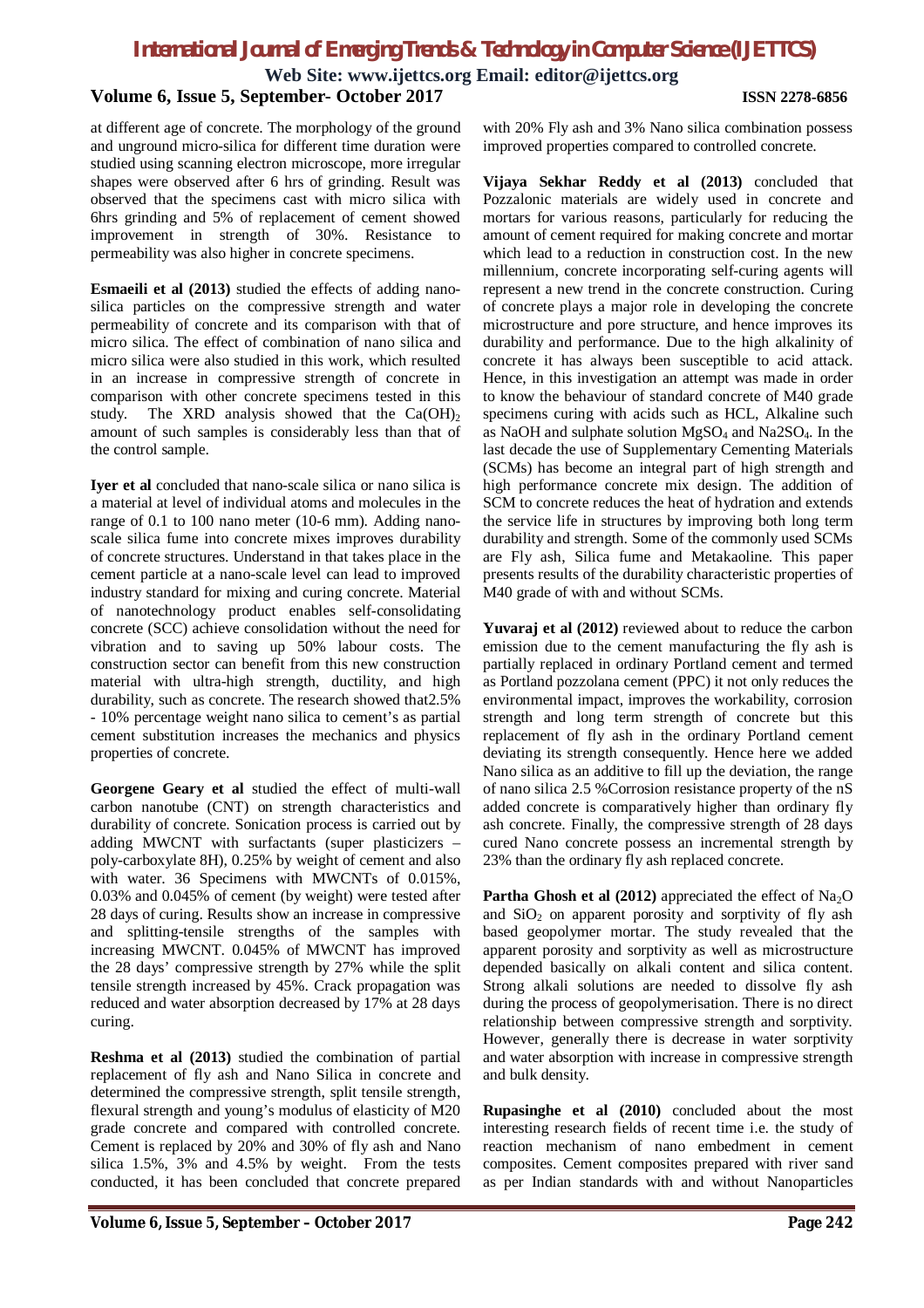### **Web Site: [www.ijettcs.org](http://www.ijettcs.org) Email: [editor@ijettcs.org](mailto:editor@ijettcs.org) Volume 6, Issue 5, September- October 2017 ISSN 2278-6856**

showed an increase of 31% in compressive strength at 7 days & 32% at 28 days & 59% at 90 days respectively. Similarly, Nano Carbon tube embedment showed a decrease of 16% at 7 days, 37% increase at 28 days, 14% increase at 90 days & 3% increase at 180 days when compared to ordinary controlled cement composite after dispersion in Super.

**Flores et al (2008)** discussed about nano science and technology which is a new field of emergence in materials science and engineering, which forms the basis for evolution of novel technological materials. Nano technology finds application in various fields of science and technology. A critical review of the literature on the influence of nano silica in concrete and its application for the development of sustainable materials in the construction industry and to study the pour filling effect and its pozzolanic activity with cement towards improvement of mechanical properties and durability aspects. Thus, there is a scope for development of crack free concrete towards sustainable construction.

# **3. Conclusions**

From above literature study carried out, the following points about nano concrete are observed:

- $\triangleright$  The above papers show partial replacement Nano materials like nano silica which improves the strength of concrete
- $\triangleright$  The tests conducted on cubes, cylinders and prism Which shows compressive, split tensile and flexural strength increased.
- The effects of different ratios of Nano-Silica to cement content were well investigated, and the optimum ratio of 3% was reported.
- $\triangleright$  Resistance to permeability was also higher in concrete. Corrosion resistance property of the nS added concrete is comparatively higher than ordinary fly ash concrete.
- $\triangleright$  Concrete mixtures including fly ash show a higher mass loss after sulphuric acid attack exposure
- Workability of concrete decreases with the increase in the percentage of silica fume.
- $\triangleright$  The durability of nano concrete is more than the conventional concrete.
- $\triangleright$  Tension cracks were formed in the NHFRC beams with NS under the loaded area.
- $\triangleright$  It can also be concluded that the permeability of concrete decreases with the increase in the percentage of Nano-Silica up to 3% due to the effect of Nano-Silica filling the voids in concrete.
- $\triangleright$  The results obtained from water absorption test suggest that nS concrete is more durable than conventional concrete.
- The effects of different ratios of Nano-Silica to cement content were well investigated, and the optimum ratio of 3% was reported
- $\triangleright$  The addition of nanosilica Resistance to permeability was also higher in concrete.
- $\triangleright$  The use of large quantity of cement produces increasing CO2 emissions.
- From the tests conducted, it has been concluded that concrete prepared with 20% Fly ash and 3% Nano silica combination possess improved properties compared to controlled concrete.
- Corrosion resistance property of the nS added concrete is comparatively higher than ordinary fly ash concrete.

# **References**

- [1] Abdullah Keyvani, ''Huge opportunities for industry of nano fibrous concrete technology'', vol.3, No.1, Page No 3-10, December 2007.
- [2] Aiswarya. S, Prince Arulraj.G, AnandNarendran, ''Experimental investigation on concrete containing nano-meatakaolin'', vol.3, No.1, Page No180-187, February 2013.
- [3] Ali Nazari, ShadiRiahi, SeyedehFatemahShameki and A. khademo, ''Assessment of the effects of cement paste composite in presence of TIO2 nano particles'', Page No 43-46, February 2010.
- [4] AlirezaNajigivi, ''Investigating the effect of using different types of SIO2 nano particles on the mechanical propertiesof binary blended concrete'', Part B 54, Page no 52-58, 2013.
- [5] Anwar M.Mohammad, ''Influence of nano materials on flexural behaviour and compressive strength of concrete'',Page No 1-14, November 2014.
- [6] Deepak Raja, HarshaVardhanaBalaji, Karthikeyan, ''Studying the thermal behaviour of concrete structure using nanoencapsulated phase change materials'', vol:03, Page No 107-111, June 2014.
- [7] Experimental study on mechanical properties of high strength concrete using Nano-silica**,** E.Balaji, Associate Professor, Department of Civil Engineering, SRM University, Chennai, Tamil Nadu, India. International Journal of Civil Engineering and Technology (IRJET) ISSN 2395– 0056 (Print) Volume 03, Issue 04, April (2016).
- [8] Esmaeili "Investigation of the effects of nano-silica on the properties of concrete in comparison with micro-silica" International Journal of Nano Dimension 2013
- [9] Jaesang lee, ShailyMahendra and Pedro, ''Nano materials in the construction industry. A review of their applications'', vol 4, No.7, July 2010.